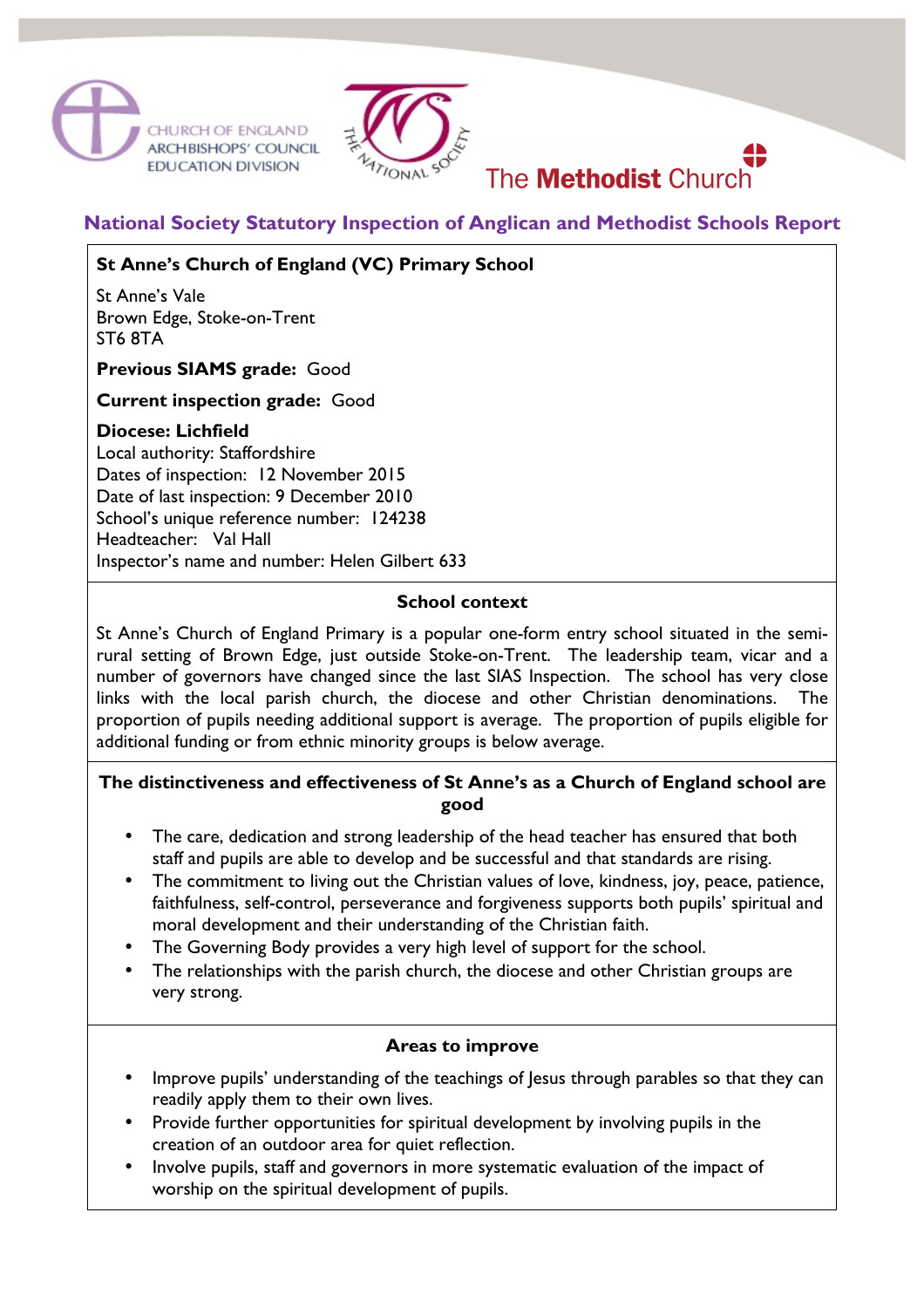#### **The school, through its distinctive Christian character, is good at meeting the needs of all learners**

The Christian character of the school is clearly evident. The website, prospectus and displays throughout the school reflect the school's Christian values of love, kindness, joy, peace, patience, faithfulness, self-control, perseverance and forgiveness and these are linked to the fruits of the spirit through daily collective worship. As a result pupils speak readily about what it means to belong to a Christian school and affirm that these values influence their attitudes, behaviour and relationships. They understand that the school has a special relationship with the church and see the church as a special and safe place where they can worship God. They believe they are special and know that they are cared for and that adults in the school will always support and help them. The head teacher firmly believes that it is her responsibility as a Christian leader to know her pupils well and to ensure that all children achieve the best they can. Within this environment attendance is very good, pupils thrive and standards are rising. This is reflected in rising scores in the Year 1 phonics check, Year 2 assessments in Reading and Writing and Year 6 assessments in Reading, Writing and Maths which are all above national averages. However, the school is not complacent and has identified the next step as improving the attainment of higher ability pupils and the proficiency of all pupils in grammar, punctuation and spelling. Parents are very positive about the school, describing it as 'inclusive,' friendly and welcoming,' and 'very caring', and say that as a result pupils 'flourish'. Parents and carers of pupils with additional needs are particularly appreciative of the work of the school to support their children. Pupils are very enthusiastic about religious education (RE), see it as an important area of learning and say that teachers make these lessons fun. As a result RE, together with visits to the parish church, makes a significant contribution to their developing understanding of key Christian traditions and practices such as baptism and communion. Pupils also have some awareness of some of the festivals of other faith groups. However, their understanding of the beliefs and practices of other faiths needs further development. Children have numerous opportunities to raise money for a range of charities and see this as important, but do not yet readily link such activity to the teachings of Jesus.

## **The impact of collective worship on the school community is good**

Worship has a central place in the school day and pupils and staff participate enthusiastically. This term there is a focus on the fruits of the spirit and this is helping pupils to relate the school's core Christian values to the teaching of the bible and to link these to their daily lives. As a result they say that worship influences their relationships and helps them to exercise forgiveness, resolve arguments, show kindness and help and support each other. Pupils readily talk about the successes and achievements of their peers. Since the last SIAS inspection children have taken a greater role in planning and leading worship and every class prepares an act of worship each term. These are well attended by parents and families. Pupils also participate in worship regularly through songs and bringing prayers they have written to the whole school. They do this with confidence. As a result both formal and informal prayer has a central place in worship and is valued by pupils. They are able to talk about different aspects of prayer. They appreciate the prayer basket where they can place their personal written prayers, which will then be offered to God on their behalf. The head teacher plays a leading role in worship and each Monday introduces the theme for the week, which is then followed up by other worship leaders. This is consolidated through classroom worship each Friday, which enables pupils of all ages to lead alongside staff and also to reflect on the week's worship and record their responses in their reflection books. Worship often includes bible stories from both the old and new testament and pupils can recall a number of these stories. However, their understanding of the parables of Jesus and the application of these to their own lives still needs further development. At Christmas and Easter pupils participate in special services in the church and these are well attended by families. Anglican traditions are honoured through worship and as a result pupils area aware of the liturgical colours and the rites of baptism and communion. Most pupils have a good understanding of the significance of the Christmas and Easter stories. Some older pupils are also able to talk about the significance of Lent and link this time with the time Jesus spent in